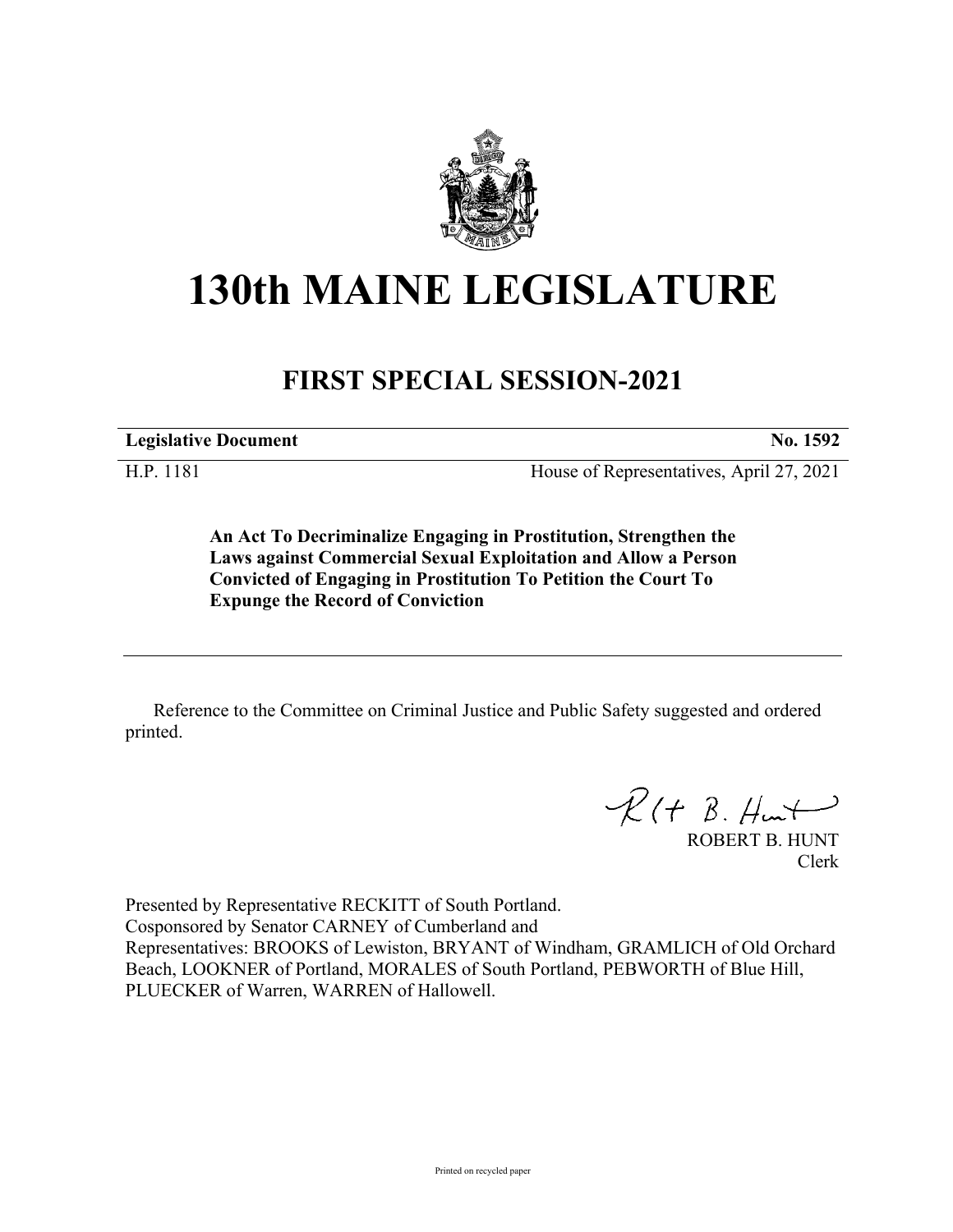#### 1 **Be it enacted by the People of the State of Maine as follows:**

#### 2 **PART A**

3 **Sec. A-1. 5 MRSA §3360-I, first ¶,** as amended by PL 2013, c. 607, §1, is further 4 amended to read:

5 As part of the sentence or fine imposed, the court shall impose an assessment of \$35 6 on any person convicted of murder, a Class A crime, a Class B crime or a Class C crime 7 and \$20 on any person convicted of a Class D crime or a Class E crime, except that the 8 court shall impose an assessment of \$1,000 on any person convicted of aggravated sex 9 trafficking as described in Title 17‑A, section 852, an assessment of \$500 on any person 10 convicted of sex trafficking as described in Title 17-A, section 853 262, an assessment of 11 \$500 on any person for the first conviction and \$1,000 for each subsequent conviction of 12 engaging a prostitute as described in Title 17‑A, section 853‑B and an assessment of \$500 13 on any person for the first conviction and \$1,000 for each subsequent conviction of 14 patronizing prostitution of a minor or patronizing prostitution of a mentally disabled person 15 as described in Title 17‑A, section 855. Notwithstanding any other law, the court may not 16 waive the imposition of the assessment required by this section. For purposes of collection 17 and collection procedures, this assessment is considered part of the fine. At the time of 18 commitment, the court shall inform the Department of Corrections or the county sheriff of 19 any unpaid balances on assessments owed by the offender to the Victims' Compensation 20 Fund. All funds collected as a result of these assessments accrue to the Victims' 21 Compensation Fund.

#### 22 **Sec. A-2. 17-A MRSA §151, sub-§10** is enacted to read:

23 **10.** It is a defense to prosecution under this section that the objective of the conspiracy 24 is a violation of section 262 and the actor's participation was engaging or agreeing to 25 personally engage in a sexual act or sexual contact for pecuniary benefit.

#### 26 **Sec. A-3. 17-A MRSA §251, sub-§1, ¶H** is enacted to read:

27 H. "Prostitution" means engaging in, or agreeing to engage in, or offering to engage 28 in a sexual act or sexual contact in return for a pecuniary benefit to be received by the 29 person engaging in prostitution or a 3rd person.

### 30 **Sec. A-4. 17-A MRSA §251, sub-§1, ¶I** is enacted to read:

- 31 I. "Engaging a prostitute" means providing or agreeing to provide, either to the person 32 whose prostitution is sought or to a 3rd person, pecuniary benefit in return for a sexual 33 act or sexual contact.
- 34 **Sec. A-5. 17-A MRSA §259-B,** as enacted by PL 2017, c. 135, §1, is amended to 35 read:

#### 36 **§259-B. Solicitation of a child to engage in prostitution**

- 37 **1.** A person is guilty of soliciting a child to engage in prostitution if the actor 38 knowingly solicits directly or indirectly by any means a person the actor knows or believes 39 is under 18 years of age to engage in prostitution, as defined in section 851 261.
- 40 **2.** Violation of this section is a Class  $\overline{P}$  C crime.
- 41 **Sec. A-6. 17-A MRSA §262** is enacted to read: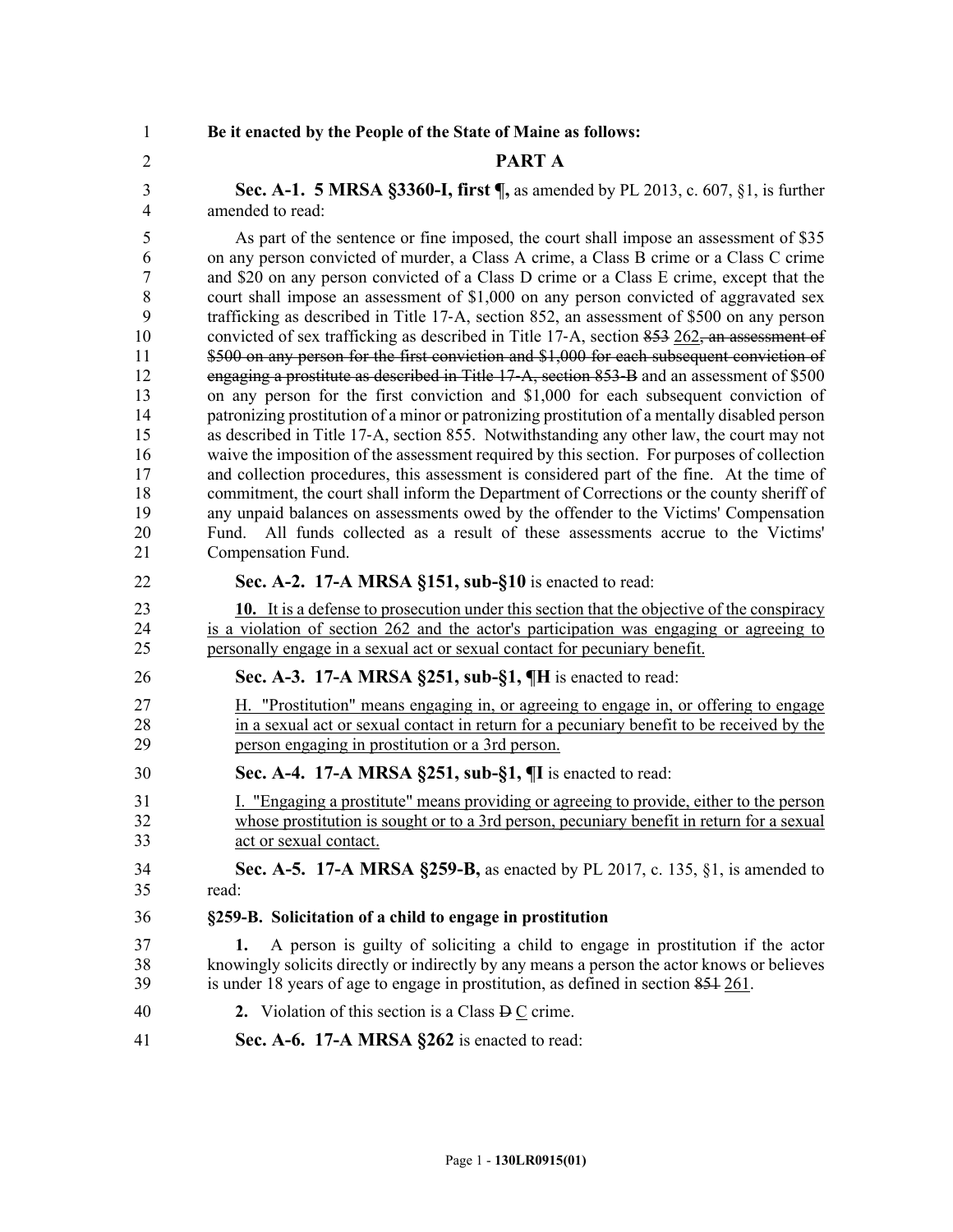| $\mathbf{1}$   | §262. Commercial sexual exploitation                                                                                                                                                  |
|----------------|---------------------------------------------------------------------------------------------------------------------------------------------------------------------------------------|
| $\overline{2}$ | 1. A person is guilty of commercial sexual exploitation if the person engages a                                                                                                       |
| 3              | prostitute.                                                                                                                                                                           |
| 4              | 2. A violation of this section is a Class D crime.                                                                                                                                    |
| 5              | <b>Sec. A-7. 17-A MRSA §853, sub-§1, ¶B, as amended by PL 2015, c. 360, §1, is</b>                                                                                                    |
| 6              | further amended to read:                                                                                                                                                              |
| 7              | B. The person violates paragraph A and has 2 or more prior convictions in this State                                                                                                  |
| 8<br>9         | for any combination of the Maine offenses listed in this paragraph or for engaging in<br>substantially similar conduct to that of the Maine offenses listed in this paragraph in      |
| 10             | another jurisdiction. The Maine offenses are any violation of this section or section                                                                                                 |
| 11             | 262, section 852, former section 853-A, former section 853-B or section 855 or                                                                                                        |
| 12             | attempts to commit any of these crimes. Section 9-A governs the use of prior                                                                                                          |
| 13<br>14       | convictions when determining a sentence. Violation of this paragraph is a Class C<br>crime.                                                                                           |
| 15             | Sec. A-8. 17-A MRSA §853, sub-§4 is enacted to read:                                                                                                                                  |
| 16<br>17       | 4. It is a defense to prosecution under this section that the person publicly solicited a<br>patron to engage in prostitution only with the person.                                   |
| 18             | Sec. A-9. 17-A MRSA §853-A, as amended by PL 2019, c. 113, Pt. C, §64; c. 131,                                                                                                        |
| 19             | $§1$ ; and c. 316, $§1$ , is repealed.                                                                                                                                                |
| 20             | <b>Sec. A-10. 17-A MRSA §853-B, as amended by PL 2013, c. 407, §4, is repealed.</b>                                                                                                   |
| 21<br>22       | <b>Sec. A-11. 17-A MRSA §855, as amended by PL 2013, c. 407, §5, is further</b><br>amended to read:                                                                                   |
| 23<br>24       | Patronizing prostitution Commercial sexual exploitation of minor or;<br>§855.<br>patronizing prostitution of person with mental disability                                            |
| 25<br>26       | 1. A person is guilty of patronizing prostitution commercial sexual exploitation of a<br>minor if:                                                                                    |
| 27             | A. The person, in return for another's prostitution, gives or agrees to give a pecuniary                                                                                              |
| 28             | benefit either to the person whose prostitution is sought or to a 3rd person and the                                                                                                  |
| 29<br>30       | person whose prostitution is sought has not in fact attained 18 years of age or the person<br>believes the person whose prostitution is sought is under 18 years of age. Violation of |
| 31             | this paragraph is a Class $D \subseteq$ crime; or                                                                                                                                     |
| 32             | B. The person violates paragraph A and that person knows that the person whose                                                                                                        |
| 33             | prostitution is sought has not yet attained 18 years of age. Violation of this paragraph                                                                                              |
|                |                                                                                                                                                                                       |
| 34             | is a Class C crime.                                                                                                                                                                   |
| 35<br>36       | 3. A person is guilty of patronizing prostitution of a mentally disabled person with a<br>mental disability if:                                                                       |
| 37             | A. The person, in return for another's prostitution, gives or agrees to give a pecuniary                                                                                              |
| 38<br>39       | benefit either to the person whose prostitution is sought or to a 3rd person and the<br>person whose prostitution is sought suffers from a mental disability that is reasonably       |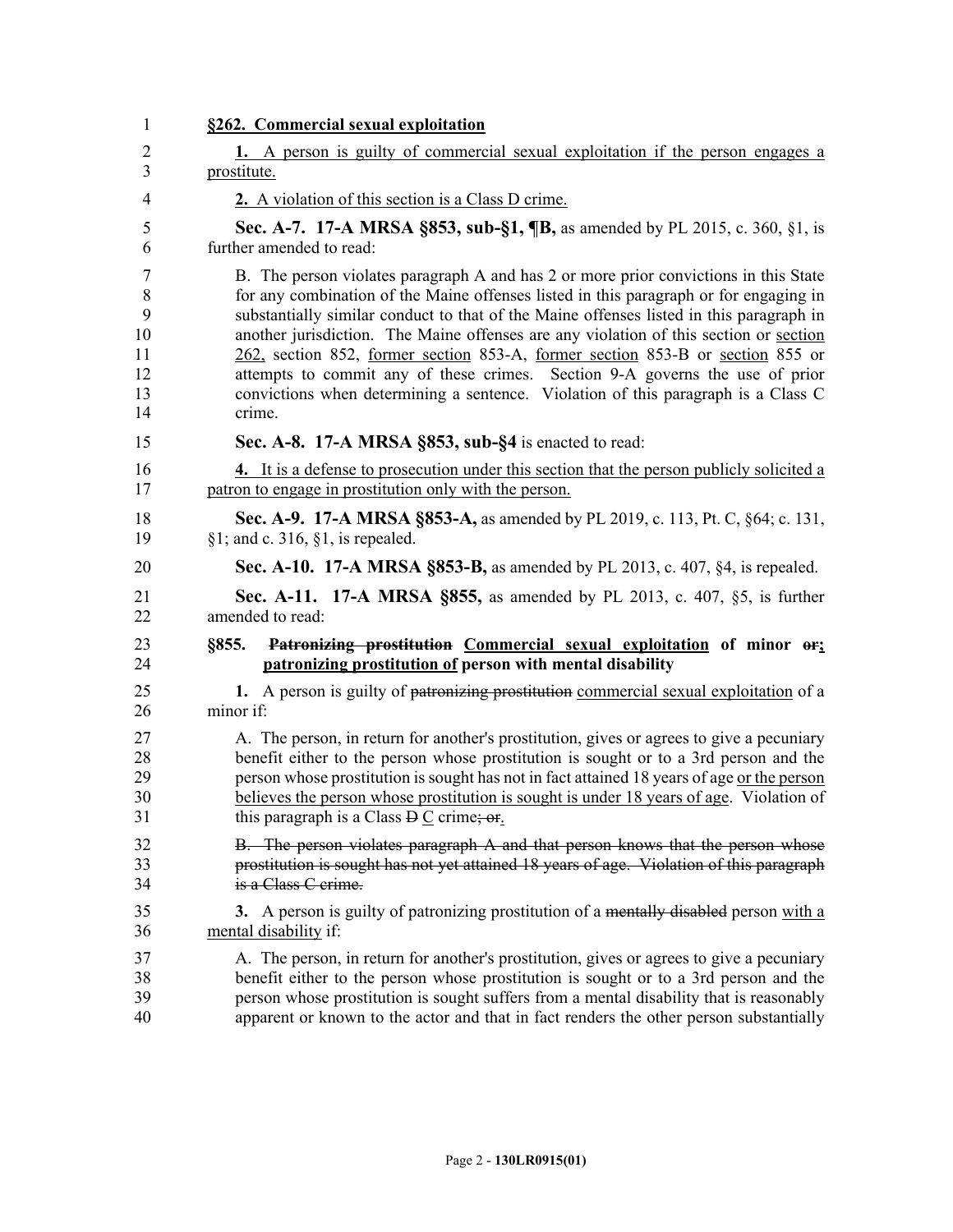| 1<br>$\overline{2}$      | incapable of appraising the nature of the conduct or conduct involved. Violation of<br>this paragraph is a Class C crime.                                                                                                                                                                     |
|--------------------------|-----------------------------------------------------------------------------------------------------------------------------------------------------------------------------------------------------------------------------------------------------------------------------------------------|
| 3                        | Sec. A-12. 17-A MRSA §1604, sub-§5, ¶B, as enacted by PL 2019, c. 113, Pt. A,                                                                                                                                                                                                                 |
| 4                        | §2, is amended to read:                                                                                                                                                                                                                                                                       |
| 5<br>6<br>$\overline{7}$ | B. If the State pleads and proves that, at the time any crime, excluding murder, under<br>chapter 9, 11, 12, 13, 27 or 35, excluding <u>former</u> section 853-A; section 402-A,<br>subsection 1, paragraph A; or section 752-A or 752-C was committed, or an attempt of                      |
| $\,8\,$                  | any such crime was committed, the individual had 2 or more prior convictions under                                                                                                                                                                                                            |
| 9                        | chapter 9, 11, 12, 13, 27 or 35, excluding former section $853-A$ ; section $402-A$ ,                                                                                                                                                                                                         |
| 10                       | subsection 1, paragraph A; or section 752-A or 752-C, or for an attempt of any such                                                                                                                                                                                                           |
| 11<br>12                 | crime, or for engaging in substantially similar conduct in another jurisdiction, the<br>sentencing class for the crime is one class higher than it would otherwise be.                                                                                                                        |
| 13<br>14                 | (1) In the case of a Class A crime, the sentencing class is not elevated, but the prior<br>record must be assigned special weight by the court when imposing a sentence.                                                                                                                      |
| 15<br>16<br>17           | (2) Section 9-A governs the use of prior convictions when determining a sentence,<br>except that, for the purposes of this paragraph, for violations under chapter 11, the<br>dates of prior convictions may have occurred at any time.                                                       |
| 18<br>19<br>20<br>21     | This paragraph does not apply to section 210-A if the prior convictions have already<br>served to elevate the sentencing class under section 210-A, subsection 1, paragraph C<br>or E or any other offense in which prior convictions have already served to elevate the<br>sentencing class. |
| 22<br>23                 | Sec. A-13. 17-A MRSA §1902, sub-§6, as corrected by RR 2019, c. 2, Pt. A, §21,<br>is repealed.                                                                                                                                                                                                |
| 24<br>25                 | <b>Sec. A-14. 18-C MRSA §9-401, sub-§4, ¶F, as amended by PL 2019, c. 417, Pt.</b><br>A, §106, is further amended to read:                                                                                                                                                                    |
| 26<br>27<br>28           | F. Has in that child's family background factors such as severe mental illness,<br>substance use disorder, prostitution, genetic or medical conditions or illnesses that<br>place the child at risk for future problems.                                                                      |
| 29<br>30                 | Sec. A-15. 34-A MRSA §11273, sub-§15, ¶C, as enacted by PL 2011, c. 663, §3,<br>is amended to read:                                                                                                                                                                                           |
| 31                       | C. Title 17-A, section 855, subsection 1 <del>, paragraph B</del> ; and                                                                                                                                                                                                                       |
| 32                       | <b>PART B</b>                                                                                                                                                                                                                                                                                 |
| 33                       | Sec. B-1. 15 MRSA c. 313 is enacted to read:                                                                                                                                                                                                                                                  |
| 34                       | <b>CHAPTER 313</b>                                                                                                                                                                                                                                                                            |
| 35                       | <b>EXPUNGEMENT OF RECORDS</b>                                                                                                                                                                                                                                                                 |
| 36                       | §2331. Expungement of records of crime of engaging in prostitution                                                                                                                                                                                                                            |
| 37                       | 1. Engaging in crime of prostitution. A person convicted of the crime of engaging                                                                                                                                                                                                             |
| 38                       | in prostitution in the State may petition the court in which the conviction was recorded to                                                                                                                                                                                                   |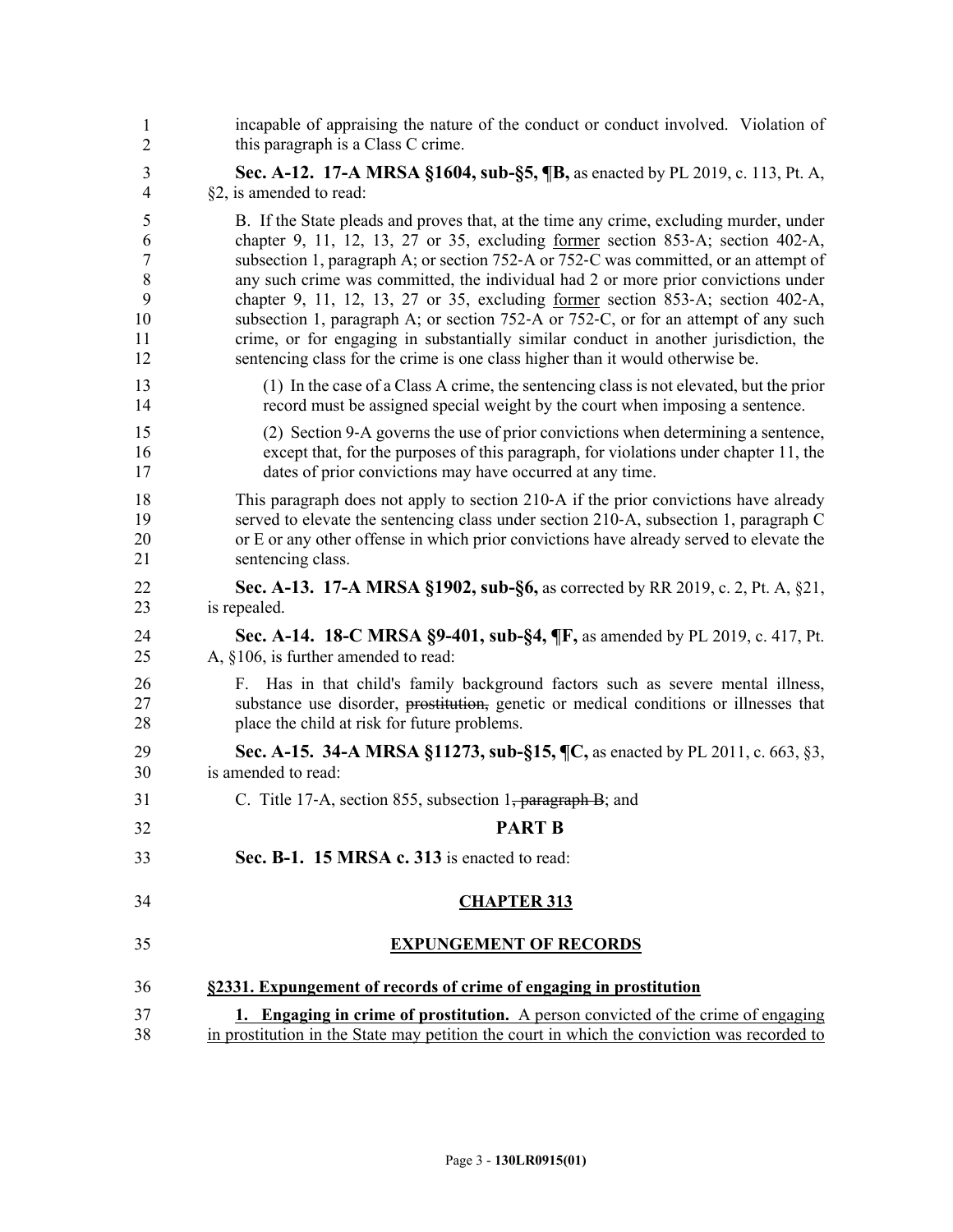expunge the record of the conviction. The court shall order all records of the conviction expunged if the convicted person has not been convicted of a violation of Title 17-A,  $\frac{1}{262}$ , 852 or 853 or former section 853-A and has no formal charging instrument pending in the State for a violation of Title 17-A, section 262, 852 or 853. 1 2 3 4

5 **2. State Bureau of Identification.** Following receipt of a court order for expungement 6 under subsection 1, the Department of Public Safety, State Bureau of Identification shall 7 make the necessary arrangements with the identification division of the Federal Bureau of 8 Investigation to have all references to the expunged crime deleted from the Federal Bureau 9 of Investigation's identification record and any state materials returned to the contributing 10 agency.

## 11 **PART C**

12 **Sec. C-1. Commercial sexual exploitation survivor and human trafficking**  13 **victim assistance stakeholder group; pilot program.** The Commissioner of Health 14 and Human Services shall convene a stakeholder group composed of representatives of 15 public and private agencies and organizations that provide direct support and services to 16 survivors of commercial sexual exploitation and victims of human trafficking in 17 Androscoggin County. The stakeholder group shall design a pilot program to provide 18 increased comprehensive services to survivors of commercial sexual exploitation and 19 victims of human trafficking. The pilot program must include collaboration agreements 20 among the participating agencies and organizations and mechanisms for evaluating 21 program success. The department shall act as the program and fiscal oversight agent and<br>22 make funds available for the pilot program. The department shall seek available funds make funds available for the pilot program. The department shall seek available funds 23 whenever possible, including from public and private sources and funds available under 24 the federal Victims of Trafficking and Violence Protection Act of 2000 and from the 25 Victims' Compensation Fund under the Maine Revised Statutes, Title 5, chapter 316-A.

26 **Sec. C-2. Report.** By January 1, 2023, the Department of Health and Human 27 Services shall report to the joint standing committee of the Legislature having jurisdiction 28 over criminal justice and public safety matters concerning the activities and an evaluation 29 of the pilot program under section 1 of this Part. The joint standing committee of the 30 Legislature having jurisdiction over criminal justice and public safety matters may report 31 out legislation based upon the report to the First Regular Session of the 131st Legislature.

- 32 **SUMMARY**
- 33

This bill does the following:

34 1. It repeals the crimes of engaging in prostitution and engaging a prostitute and 35 replaces those provisions with the new crime of commercial sexual exploitation;

36 2. It amends the definition of "promotes prostitution" by excluding when the actor is 37 soliciting a patron to engage in sex with the actor and defines the term "engaging a 38 prostitute";

39 3. It allows as a defense to conspiracy to commit commercial sexual exploitation that 40 the person's participation is to conspire to engage a patron to engage in sex with the person;

41 4. It allows as a defense to sex trafficking that the actor was soliciting a patron to 42 engage in prostitution only with the actor;